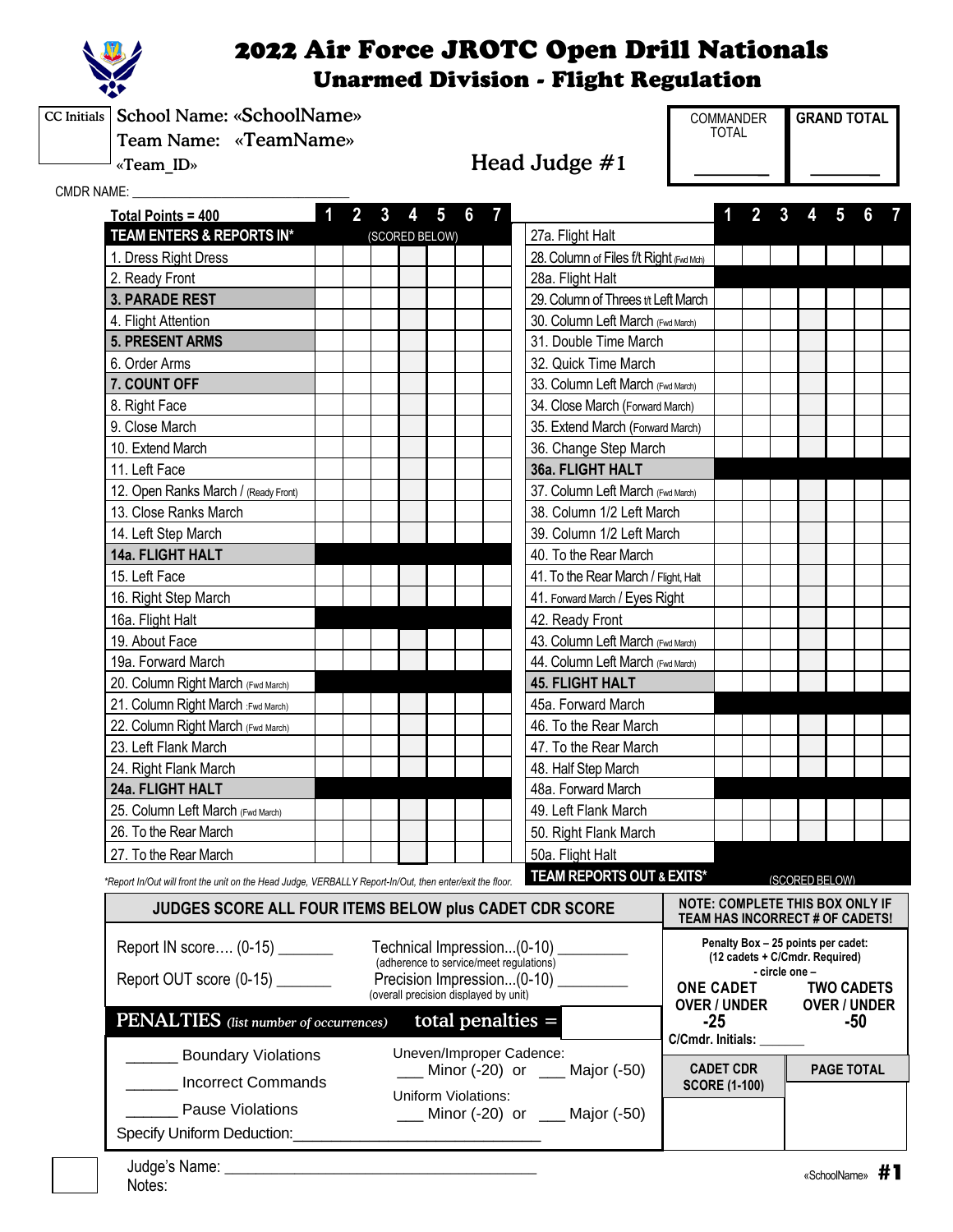

 School Name: «SchoolName» Team Name: «TeamName» «Team\_ID»

A 5-second pause should be maintained after executing all BOLD UPPERCASE COMMANDS

| Judge $*2$                                                                                               |   |                |   |                                                          |                                          |                                |   |  |                |            |  |
|----------------------------------------------------------------------------------------------------------|---|----------------|---|----------------------------------------------------------|------------------------------------------|--------------------------------|---|--|----------------|------------|--|
| Total Points = 400                                                                                       | 2 | 3<br>4         | 5 | 6<br>$\mathbf{7}$                                        |                                          |                                | 2 |  |                |            |  |
| TEAM ENTERS & REPORTS IN*                                                                                |   | (SCORED BELOW) |   |                                                          | 27a. Flight Halt                         |                                |   |  |                |            |  |
| 1. Dress Right Dress                                                                                     |   |                |   |                                                          | 28. Column of Files f/t Right (Fivd Mch) |                                |   |  |                |            |  |
| 2. Ready Front                                                                                           |   |                |   |                                                          | 28a. Flight Halt                         |                                |   |  |                |            |  |
| <b>3. PARADE REST</b>                                                                                    |   |                |   |                                                          | 29. Column of Threes tt Left March       |                                |   |  |                |            |  |
| 4. Flight Attention                                                                                      |   |                |   |                                                          | 30. Column Left March (Fwd March)        |                                |   |  |                |            |  |
| <b>5. PRESENT ARMS</b>                                                                                   |   |                |   |                                                          | 31. Double Time March                    |                                |   |  |                |            |  |
| 6. Order Arms                                                                                            |   |                |   |                                                          | 32. Quick Time March                     |                                |   |  |                |            |  |
| 7. COUNT OFF                                                                                             |   |                |   |                                                          | 33. Column Left March (Fwd March)        |                                |   |  |                |            |  |
| 8. Right Face                                                                                            |   |                |   |                                                          | 34. Close March (Forward March)          |                                |   |  |                |            |  |
| 9. Close March                                                                                           |   |                |   |                                                          | 35. Extend March (Forward March)         |                                |   |  |                |            |  |
| 10. Extend March                                                                                         |   |                |   |                                                          | 36. Change Step March                    |                                |   |  |                |            |  |
| 11. Left Face                                                                                            |   |                |   |                                                          | 36a. FLIGHT HALT                         |                                |   |  |                |            |  |
| 12. Open Ranks March / (Ready Front)                                                                     |   |                |   |                                                          | 37. Column Left March (Fwd March)        |                                |   |  |                |            |  |
| 13. Close Ranks March                                                                                    |   |                |   |                                                          | 38. Column 1/2 Left March                |                                |   |  |                |            |  |
| 14. Left Step March                                                                                      |   |                |   |                                                          | 39. Column 1/2 Left March                |                                |   |  |                |            |  |
| 14a. FLIGHT HALT                                                                                         |   |                |   |                                                          | 40. To the Rear March                    |                                |   |  |                |            |  |
| 15. Left Face                                                                                            |   |                |   |                                                          | 41. To the Rear March / Flight, Halt     |                                |   |  |                |            |  |
| 16. Right Step March                                                                                     |   |                |   |                                                          | 41. Forward March / Eyes Right           |                                |   |  |                |            |  |
| 16a. Flight Halt                                                                                         |   |                |   |                                                          | 42. Ready Front                          |                                |   |  |                |            |  |
| 19. About Face                                                                                           |   |                |   |                                                          | 43. Column Left March (Fwd March)        |                                |   |  |                |            |  |
| 19a. Forward March                                                                                       |   |                |   |                                                          | 44. Column Left March (Fwd March)        |                                |   |  |                |            |  |
| 20. Column Right March (Fwd March)                                                                       |   |                |   |                                                          | <b>45. FLIGHT HALT</b>                   |                                |   |  |                |            |  |
| 21. Column Right March : Fwd March)                                                                      |   |                |   |                                                          | 45a. Forward March                       |                                |   |  |                |            |  |
| 22. Column Right March (Fwd March)                                                                       |   |                |   |                                                          | 46. To the Rear March                    |                                |   |  |                |            |  |
| 23. Left Flank March                                                                                     |   |                |   |                                                          | 47. To the Rear March                    |                                |   |  |                |            |  |
| 24. Right Flank March                                                                                    |   |                |   |                                                          | 48. Half Step March                      |                                |   |  |                |            |  |
| 24a. FLIGHT HALT                                                                                         |   |                |   |                                                          | 48a. Forward March                       |                                |   |  |                |            |  |
| 25. Column Left March (Fwd March)                                                                        |   |                |   |                                                          | 49. Left Flank March                     |                                |   |  |                |            |  |
| 26. To the Rear March                                                                                    |   |                |   |                                                          | 50. Right Flank March                    |                                |   |  |                |            |  |
| 27. To the Rear March                                                                                    |   |                |   |                                                          | 50a. Flight Halt                         |                                |   |  |                |            |  |
| *Report In/Out will front the unit on the Head Judge, VERBALLY Report-In/Out, then enter/exit the floor. |   |                |   |                                                          | <b>TEAM REPORTS OUT &amp; EXITS*</b>     |                                |   |  | (SCORED BELOW) |            |  |
| Report IN score (0-15) _______<br>Report OUT score (0-15) _______                                        |   |                |   | Technical Impression(0-10)<br>Precision Impression(0-10) | (adherence to service/meet regulations)  | C/Cdr.'s Score<br>0-100 points |   |  |                | Page Total |  |
|                                                                                                          |   |                |   | (overall precision displayed by unit)                    |                                          |                                |   |  |                |            |  |

Judge's Name: \_\_\_\_\_\_\_\_\_\_\_\_\_\_\_\_\_\_\_\_\_\_\_\_\_\_\_\_\_\_\_\_\_\_\_\_\_\_\_\_\_\_\_\_\_

Judge's Notes: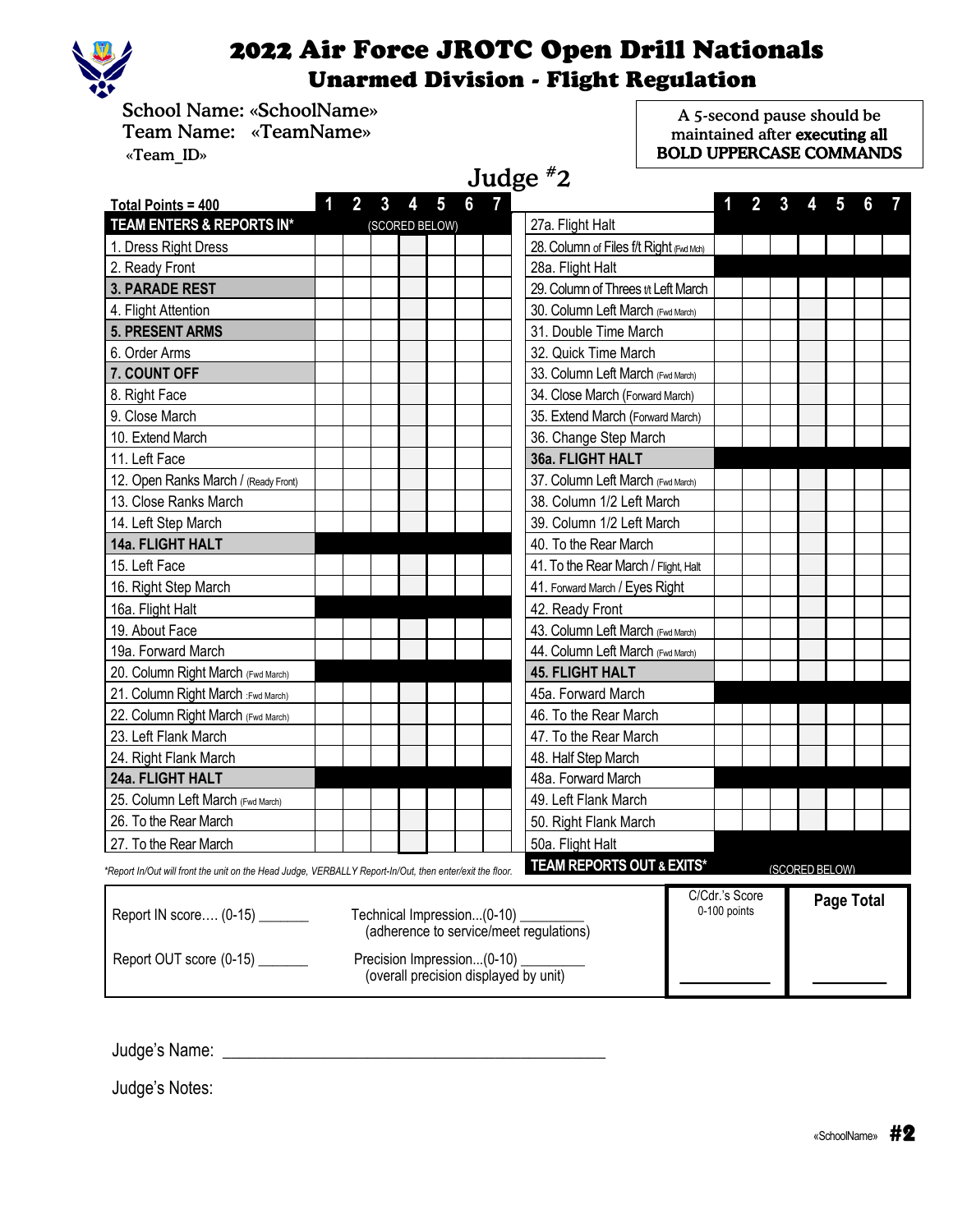

School Name: «SchoolName» Team Name: «TeamName» «Team\_ID»

A 5-second pause should be maintained after executing all BOLD UPPERCASE COMMANDS

| Judge $*$ 3                                                                                              |   |                                                                       |   |                                         |                                |   |  |                |                   |   |  |
|----------------------------------------------------------------------------------------------------------|---|-----------------------------------------------------------------------|---|-----------------------------------------|--------------------------------|---|--|----------------|-------------------|---|--|
| Total Points = 400                                                                                       | 2 | $\overline{5}$<br>3<br>4                                              | 6 |                                         |                                | 2 |  |                |                   | 6 |  |
| TEAM ENTERS & REPORTS IN*                                                                                |   | (SCORED BELOW)                                                        |   | 27a. Flight Halt                        |                                |   |  |                |                   |   |  |
| 1. Dress Right Dress                                                                                     |   |                                                                       |   | 28. Column of Files f/t Right (Fivd Md) |                                |   |  |                |                   |   |  |
| 2. Ready Front                                                                                           |   |                                                                       |   | 28a. Flight Halt                        |                                |   |  |                |                   |   |  |
| <b>3. PARADE REST</b>                                                                                    |   |                                                                       |   | 29. Column of Threes tt Left March      |                                |   |  |                |                   |   |  |
| 4. Flight Attention                                                                                      |   |                                                                       |   | 30. Column Left March (Fwd March)       |                                |   |  |                |                   |   |  |
| <b>5. PRESENT ARMS</b>                                                                                   |   |                                                                       |   | 31. Double Time March                   |                                |   |  |                |                   |   |  |
| 6. Order Arms                                                                                            |   |                                                                       |   | 32. Quick Time March                    |                                |   |  |                |                   |   |  |
| 7. COUNT OFF                                                                                             |   |                                                                       |   | 33. Column Left March (Fwd March)       |                                |   |  |                |                   |   |  |
| 8. Right Face                                                                                            |   |                                                                       |   | 34. Close March (Forward March)         |                                |   |  |                |                   |   |  |
| 9. Close March                                                                                           |   |                                                                       |   | 35. Extend March (Forward March)        |                                |   |  |                |                   |   |  |
| 10. Extend March                                                                                         |   |                                                                       |   | 36. Change Step March                   |                                |   |  |                |                   |   |  |
| 11. Left Face                                                                                            |   |                                                                       |   | 36a. FLIGHT HALT                        |                                |   |  |                |                   |   |  |
| 12. Open Ranks March / (Ready Front)                                                                     |   |                                                                       |   | 37. Column Left March (Fwd March)       |                                |   |  |                |                   |   |  |
| 13. Close Ranks March                                                                                    |   |                                                                       |   | 38. Column 1/2 Left March               |                                |   |  |                |                   |   |  |
| 14. Left Step March                                                                                      |   |                                                                       |   | 39. Column 1/2 Left March               |                                |   |  |                |                   |   |  |
| 14a. FLIGHT HALT                                                                                         |   |                                                                       |   | 40. To the Rear March                   |                                |   |  |                |                   |   |  |
| 15. Left Face                                                                                            |   |                                                                       |   | 41. To the Rear March / Flight, Halt    |                                |   |  |                |                   |   |  |
| 16. Right Step March                                                                                     |   |                                                                       |   | 41. Forward March / Eyes Right          |                                |   |  |                |                   |   |  |
| 16a. Flight Halt                                                                                         |   |                                                                       |   | 42. Ready Front                         |                                |   |  |                |                   |   |  |
| 19. About Face                                                                                           |   |                                                                       |   | 43. Column Left March (Fwd March)       |                                |   |  |                |                   |   |  |
| 19a. Forward March                                                                                       |   |                                                                       |   | 44. Column Left March (Fwd March)       |                                |   |  |                |                   |   |  |
| 20. Column Right March (Fwd March)                                                                       |   |                                                                       |   | <b>45. FLIGHT HALT</b>                  |                                |   |  |                |                   |   |  |
| 21. Column Right March : Fwd March)                                                                      |   |                                                                       |   | 45a. Forward March                      |                                |   |  |                |                   |   |  |
| 22. Column Right March (Fwd March)                                                                       |   |                                                                       |   | 46. To the Rear March                   |                                |   |  |                |                   |   |  |
| 23. Left Flank March                                                                                     |   |                                                                       |   | 47. To the Rear March                   |                                |   |  |                |                   |   |  |
| 24. Right Flank March                                                                                    |   |                                                                       |   | 48. Half Step March                     |                                |   |  |                |                   |   |  |
| 24a. FLIGHT HALT                                                                                         |   |                                                                       |   | 48a. Forward March                      |                                |   |  |                |                   |   |  |
| 25. Column Left March (Fwd March)                                                                        |   |                                                                       |   | 49. Left Flank March                    |                                |   |  |                |                   |   |  |
| 26. To the Rear March                                                                                    |   |                                                                       |   | 50. Right Flank March                   |                                |   |  |                |                   |   |  |
| 27. To the Rear March                                                                                    |   |                                                                       |   | 50a. Flight Halt                        |                                |   |  |                |                   |   |  |
| *Report In/Out will front the unit on the Head Judge, VERBALLY Report-In/Out, then enter/exit the floor. |   |                                                                       |   | TEAM REPORTS OUT & EXITS*               |                                |   |  | (SCORED BELOW) |                   |   |  |
| Report IN score (0-15) _______                                                                           |   | Technical Impression(0-10)<br>(adherence to service/meet regulations) |   |                                         | C/Cdr.'s Score<br>0-100 points |   |  |                | <b>Page Total</b> |   |  |
| Report OUT score (0-15)                                                                                  |   | Precision Impression(0-10)<br>(overall precision displayed by unit)   |   |                                         |                                |   |  |                |                   |   |  |

Judge's Name: \_\_\_\_\_\_\_\_\_\_\_\_\_\_\_\_\_\_\_\_\_\_\_\_\_\_\_\_\_\_\_\_\_\_\_\_\_\_\_\_\_\_\_\_\_

Judge's Notes: